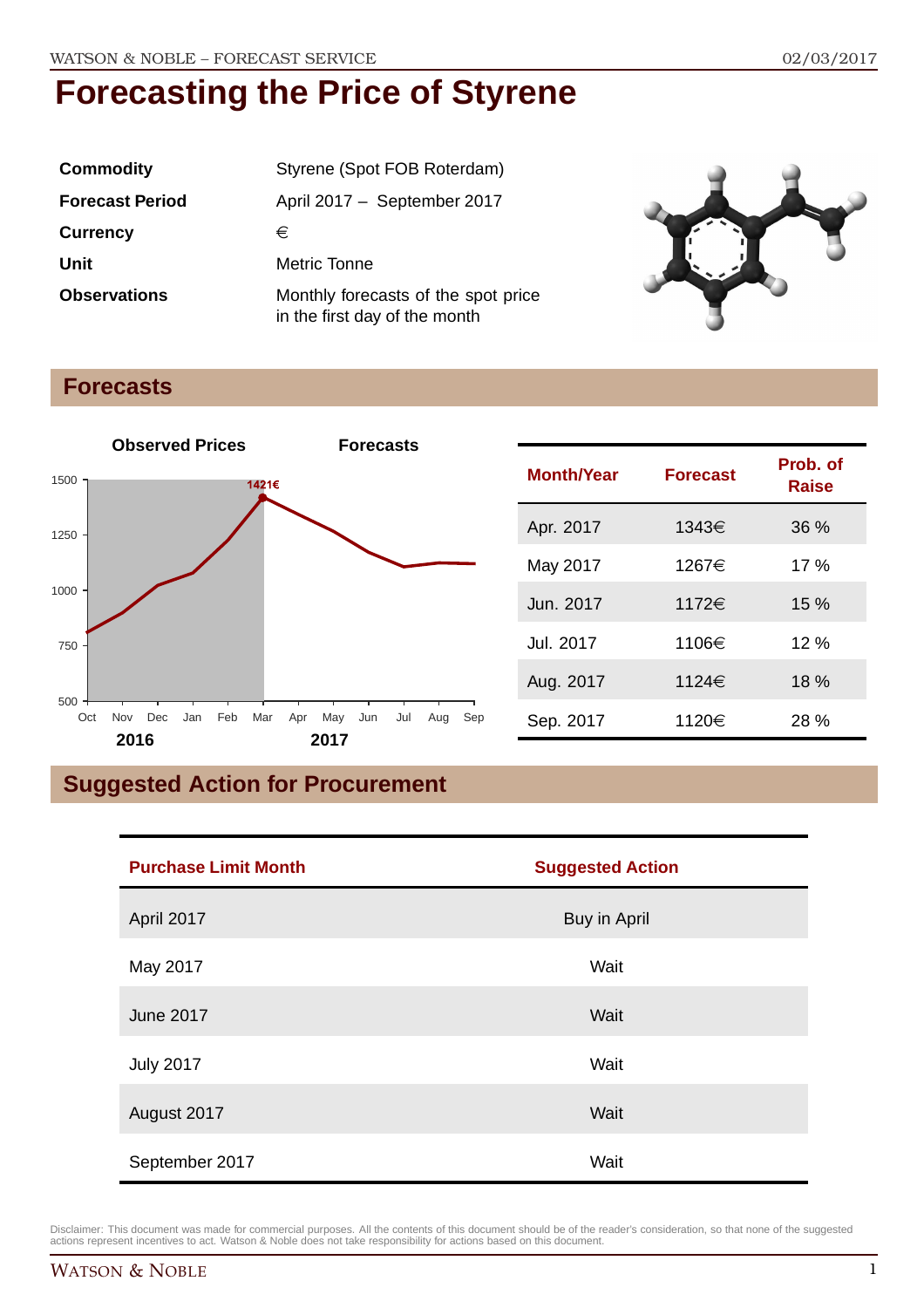### **Impact Analysis: One Month Forecast**



Our algorithm forecasts a lower price of Styrene in one month: it is expectable that the price decreases 5.48% from  $1421 \in$  to 1343 $\in$  until the beginning of April.

## **Indices of Factors**



#### **Interpretation**

- **Increase of Supply**: Negative pressure of the Supply index
- **Decrease of Demand**: Negative pressure of the Demand index
- **Negative pressure of the index of Styrene**
- **Considerably negative pressure of the index of variables representing the market upstream**
- Negative pressure of the index of variables representing the market downstream
- Slightly negative pressure of the financial index
- **Negative pressure of other commodities and other** factors
- Focus on Japan, US, and South Korea

#### **Impact per Country**

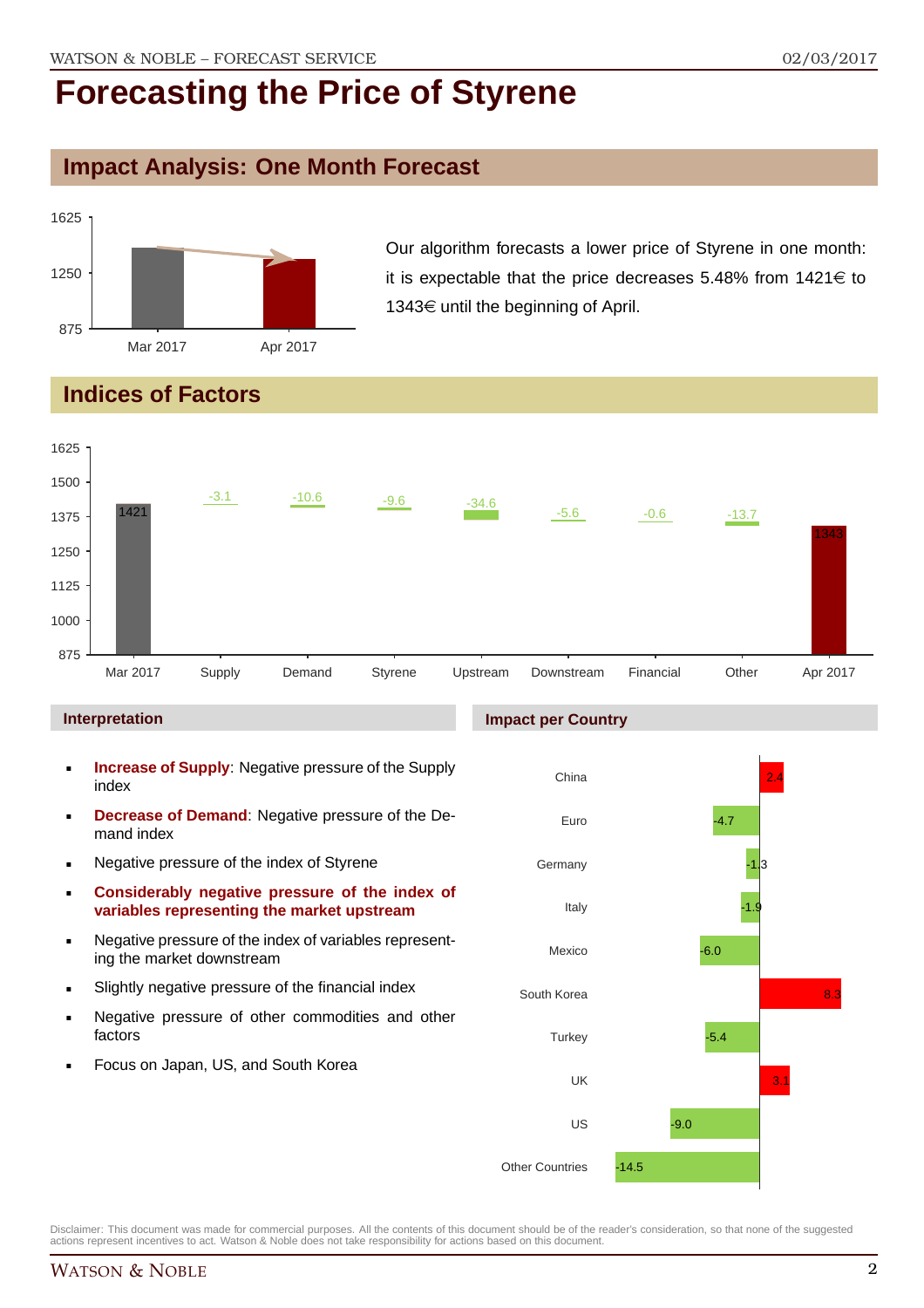## **Impact Analysis: Two Months Forecast**



Our algorithm forecasts a lower price of Styrene in two months: it is expectable that the price decreases 10.84% from  $1421 \in$  to 1267 $\epsilon$  until the beginning of May.

# **Indices of Factors**



#### **Interpretation**

- Slight decrease of Supply: Positive pressure of the Supply index
- **Decrease of Demand**: Negative pressure of the Demand index
- **Negative pressure of the index of Styrene**
- **Considerably negative pressure of the index of variables representing the market upstream**
- Negative pressure of the index of variables representing the market downstream
- **Negative pressure of the financial index**
- **Negative pressure of other commodities and other** factors
- Focus on Canada, Euro, and Japan

#### **Impact per Country**

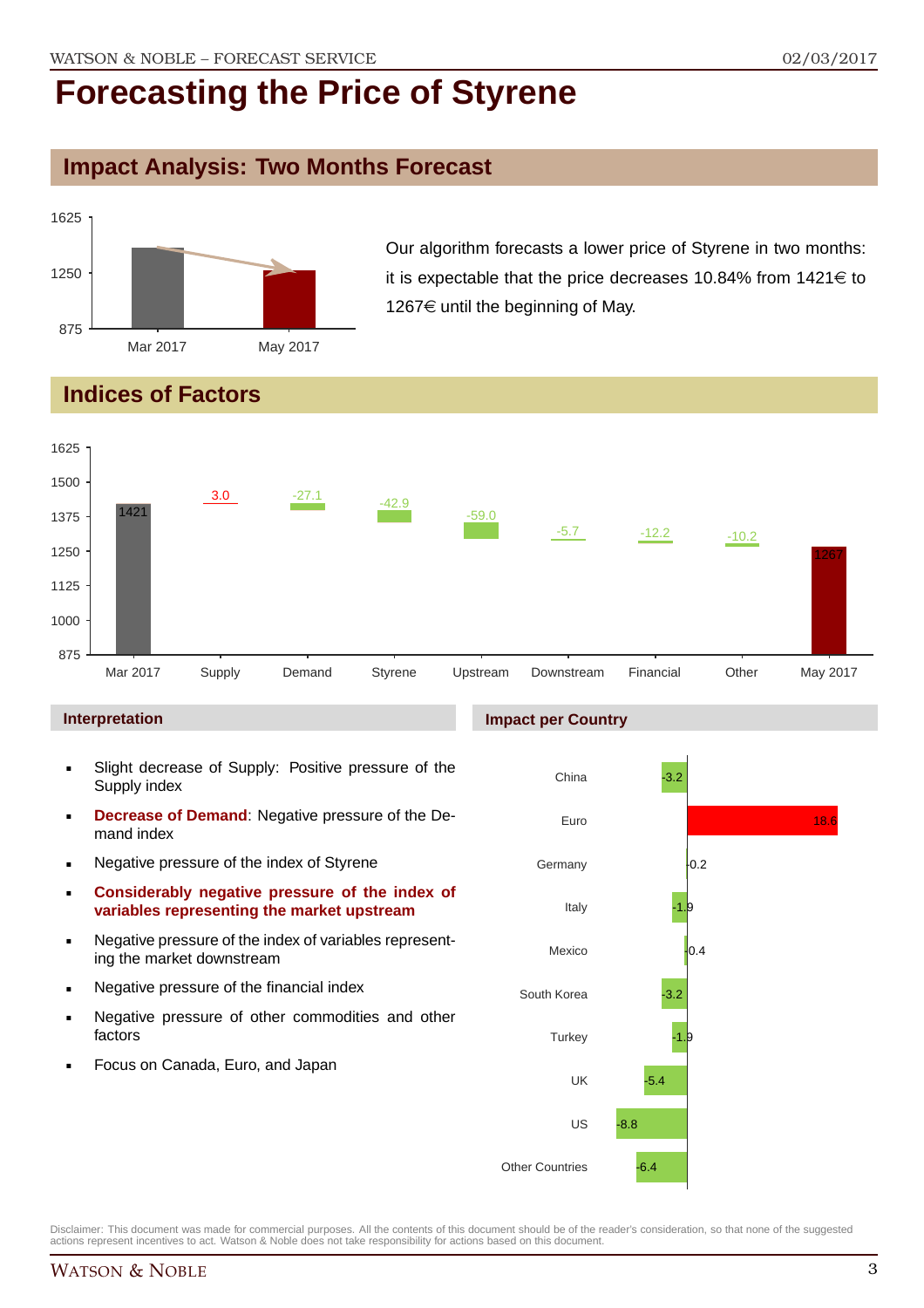## **Impact Analysis: Three Months Forecast**



Our algorithm forecasts a lower price of Styrene in three months: it is expectable that the price decreases 17.53% from  $1421 \in$  to 1172 $\in$  until the beginning of June.

# **Indices of Factors**



#### **Interpretation**

- Slight increase of Supply: Negative pressure of the Supply index
- **Decrease of Demand**: Negative pressure of the Demand index
- **Considerably negative pressure of the index of Styrene**
- **Considerably negative pressure of the index of variables representing the market upstream**
- Slightly positive pressure of the index of variables representing the market downstream
- Slightly negative pressure of the financial index
- Negative pressure of other commodities and other factors
- Focus on Canada, Euro, and Mexico

#### **Impact per Country**

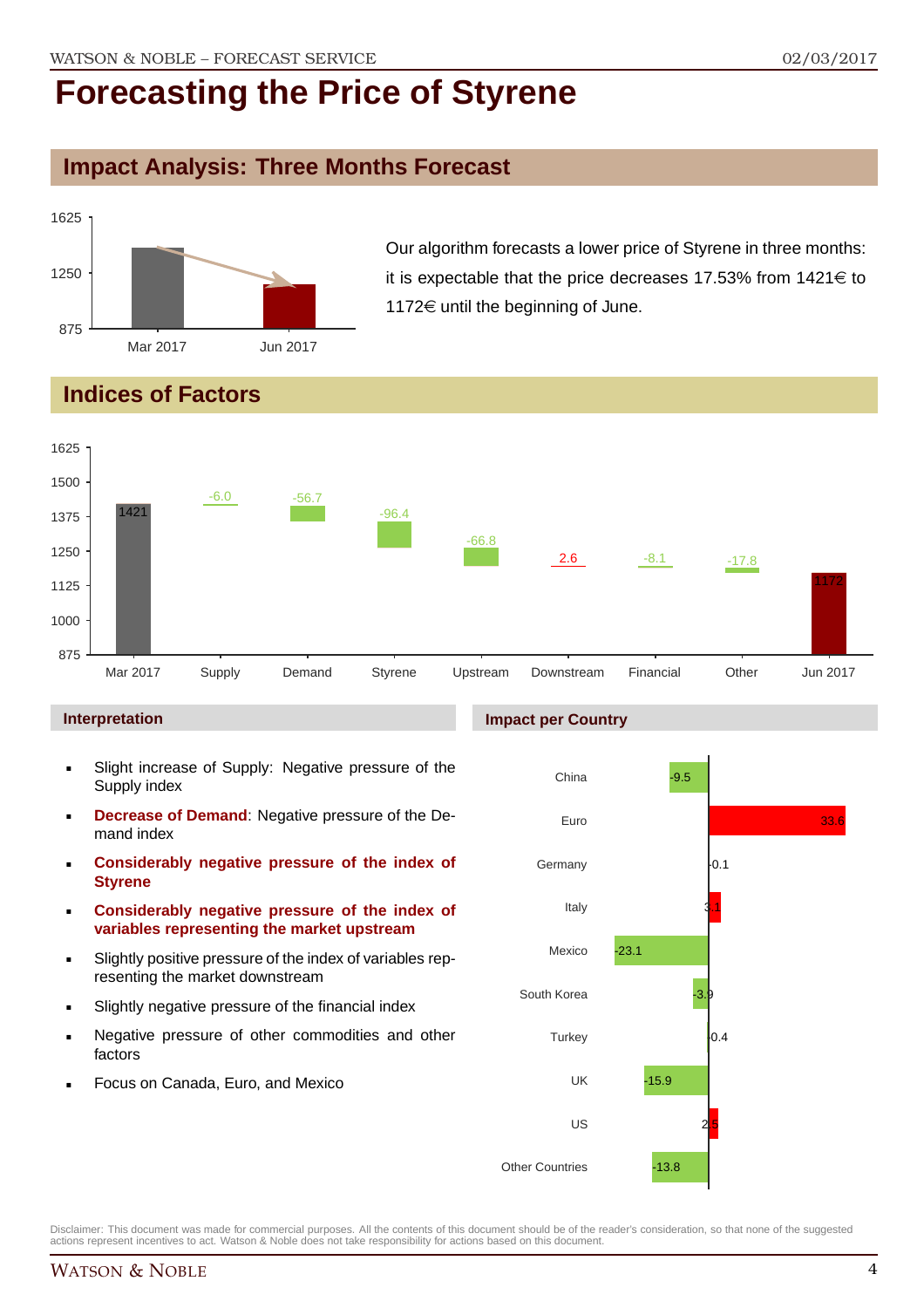## **Impact Analysis: Four Months Forecast**



Our algorithm forecasts a lower price of Styrene in four months: it is expectable that the price decreases 22.15% from  $1421 \in$  to 1106 $\epsilon$  until the beginning of July.

# **Indices of Factors**



#### **Interpretation**

- **Increase of Supply**: Negative pressure of the Supply index
- **Decrease of Demand**: Negative pressure of the Demand index
- **Considerably negative pressure of the index of Styrene**
- **Considerably negative pressure of the index of variables representing the market upstream**
- Slightly negative pressure of the index of variables representing the market downstream
- Slightly positive pressure of the financial index
- Negative pressure of other commodities and other factors
- Focus on Singapore, China, and UK

#### **Impact per Country**

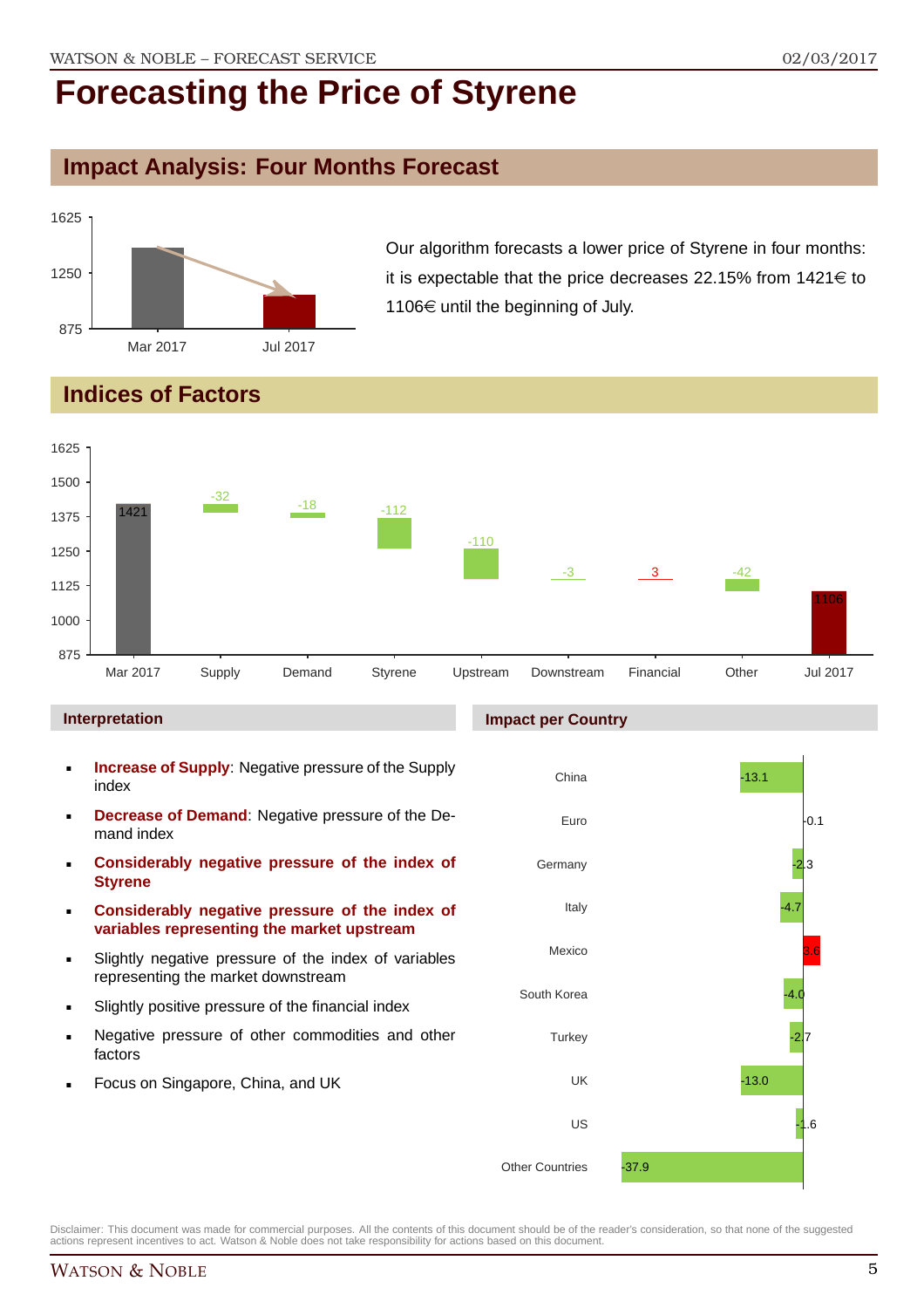## **Impact Analysis: Five Months Forecast**



Our algorithm forecasts a lower price of Styrene in five months: it is expectable that the price decreases 20.88% from  $1421 \in$  to 1124 $\in$  until the beginning of August.

# **Indices of Factors**



#### **Interpretation**

- Slight increase of Supply: Negative pressure of the Supply index
- **Considerable decrease of Demand**: Negative pressure of the Demand index
- **Considerably negative pressure of the index of Styrene**
- **Considerably negative pressure of the index of variables representing the market upstream**
- Slightly positive pressure of the index of variables representing the market downstream
- Negative pressure of the financial index
- Negative pressure of other commodities and other factors
- Focus on UK, Canada, and Euro

#### **Impact per Country**

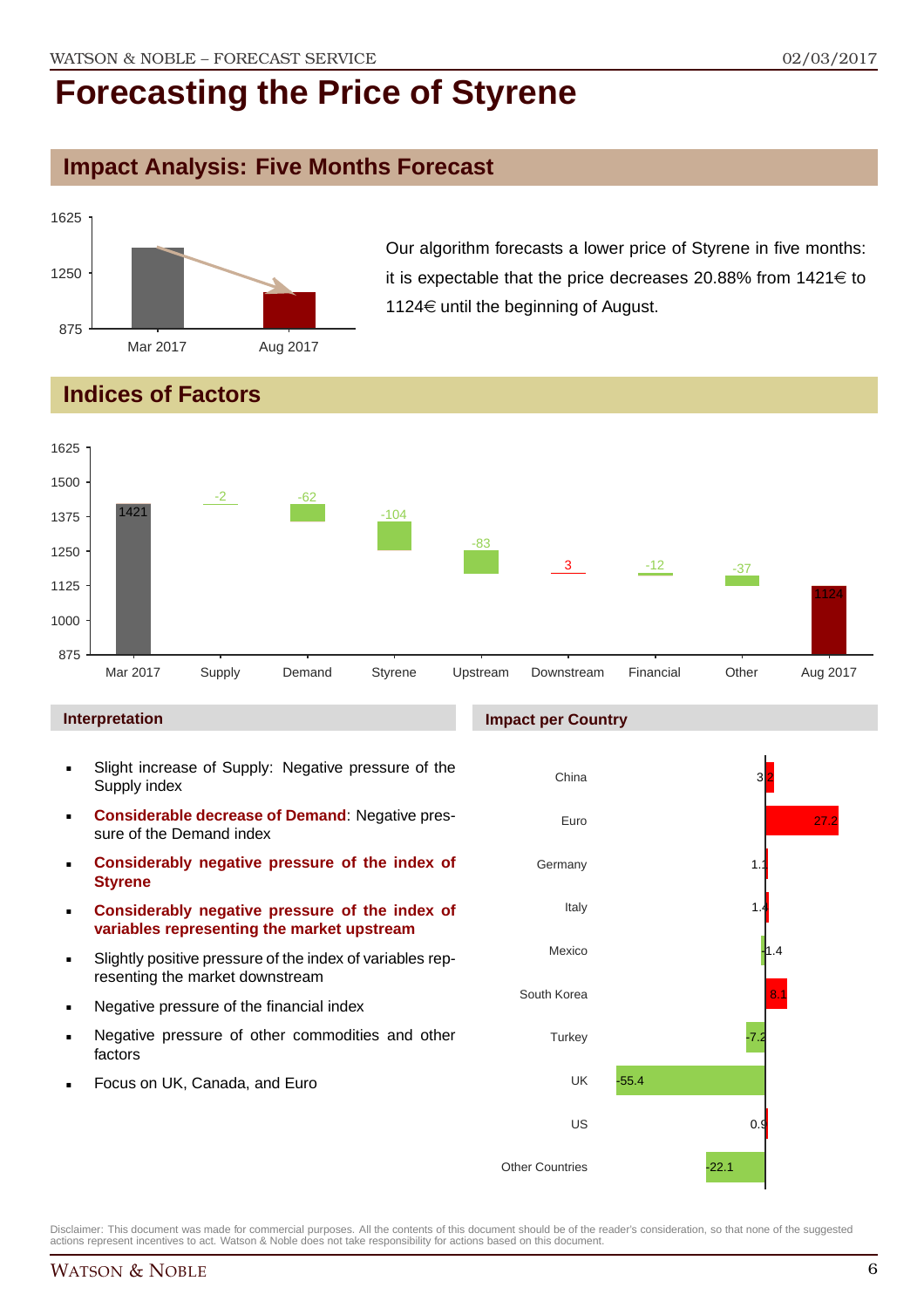## **Impact Analysis: Six Months Forecast**



Our algorithm forecasts a lower price of Styrene in six months: it is expectable that the price decreases 21.14% from  $1421 \in$  to 1120 $\in$  until the beginning of September.

## **Indices of Factors**



#### **Interpretation**

- Slight decrease of Supply: Positive pressure of the Supply index
- Slight increase of Demand: Positive pressure of the Demand index
- **Considerably negative pressure of the index of Styrene**
- **Considerably negative pressure of the index of variables representing the market upstream**
- Slightly negative pressure of the index of variables representing the market downstream
- Negative pressure of the financial index
- Slightly positive pressure of other commodities and other factors
- Focus on US, Brazil, and China

#### **Impact per Country**

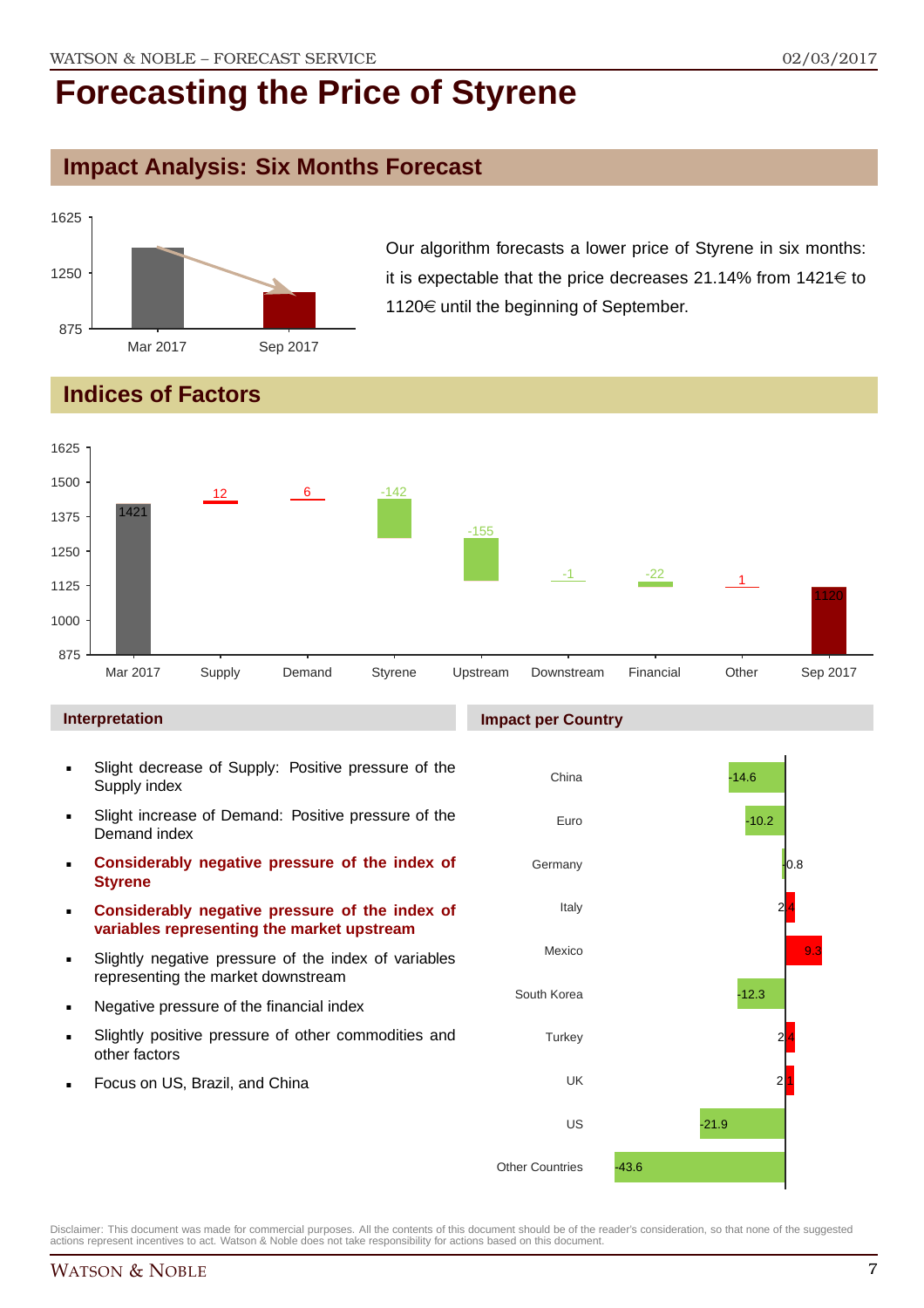# **APPENDIX – Technical Explanation of the Impact Analysis**

In this appendix, we explain the impact analysis of the factors that most contribute for our forecasts.

This Impact Analysis is conducted individually for **each time horizon**, allowing for a distinction between the indices of variables that contribute for our forecasts at short and medium run.

For each time horizon, our analysis has **two components**: first, we present the impact of variables grouped by **indices of factors**; second we present the impact of variables grouped by **indices of countries**.

### **Indices of Factors**

**Indices of factors** are indices of the weighted contributions of the variables grouped in those factors.

**Supply Index**: composed of macroeconomic variables of the producing and exporting countries. It includes variables such as production, exchange rates, inflation, monetary policy, and wages. For example, an increase in wages implies higher production costs which should (in linear, general, and ceteris paribus terms) generate an incentive to increase prices;

**Demand index**: composed of macroeconomic variables of the consuming and importing countries. It includes variables such as production, exchange rates, inflation, monetary policy, and wages. For example, a decrease in a consumer confidence index should (in linear, general, and ceteris paribus terms) increase savings and decrease demand, leading to lower prices;

**Styrene Index**: composed of variables related to Styrene. It includes variables such as the price of Styrene in different regions of the world and exports, imports, and producer prices of Styrene in some countries. For example, an increase in the price of Styrene in other region may imply an increase in the price of Styrene in Europe due to arbitrage movements;

**Upstream index**: composed of variables related to other commodities, such as Benzene. It includes variables such as the price and exports, imports, and producer prices of the inputs in some countries. For example, an increase in the price of Benzene should (in linear, general, and ceteris paribus terms) generate an increase in the price of Styrene;